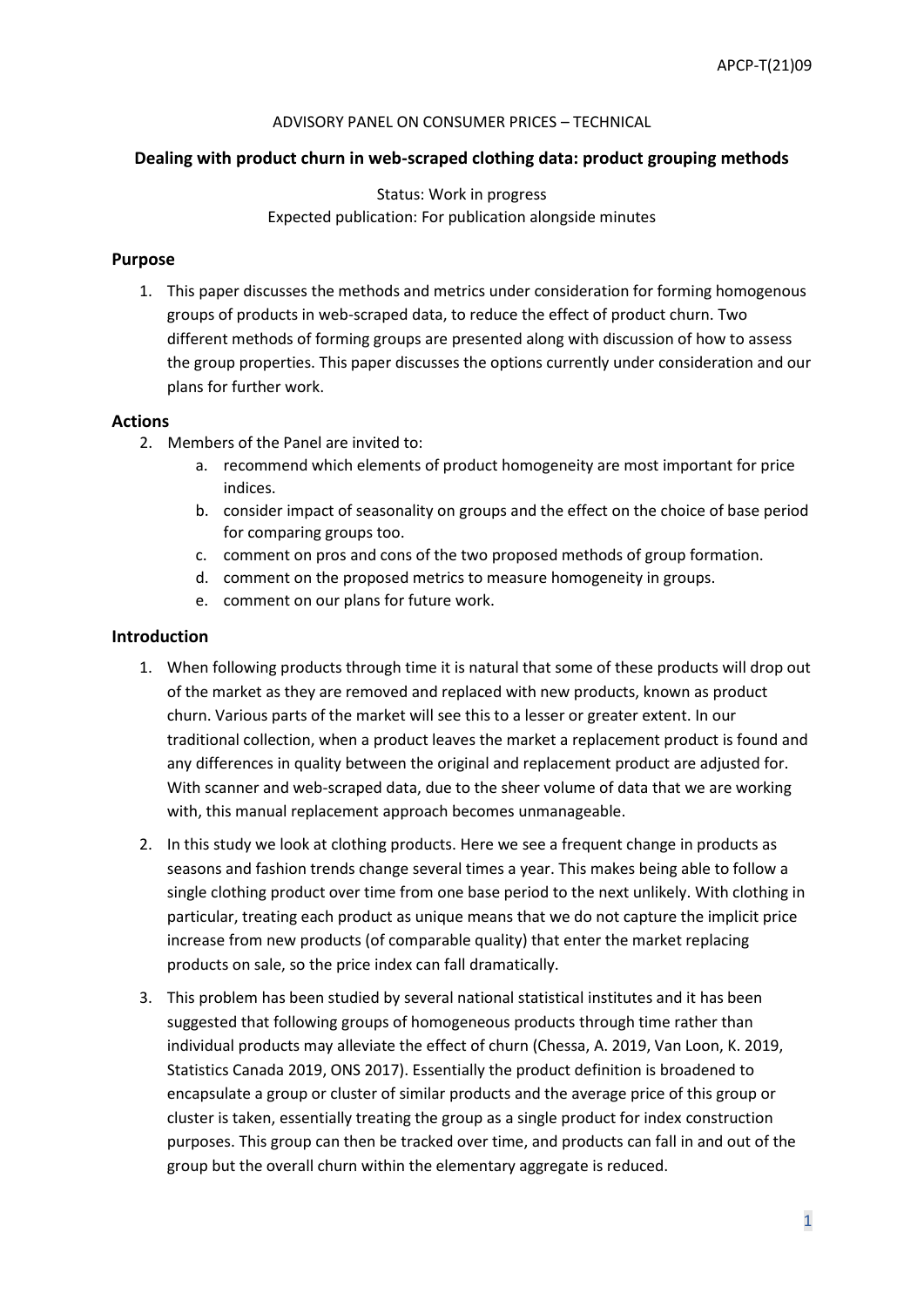- 4. In this paper we look at how product grouping could be applied to web-scraped clothing data. This work first examines two different methods by which the groups can be initially formed. It then discusses the properties of these groups and how the grouping strategy could be objectively measured using various metrics. Many of the properties that a human performing the task of grouping clothing into similar products would use are either not available in the web-scraped data or are subjective. This makes grouping products into sensible and helpful groups very hard and the task of assessment uncertain.
- 5. It is a requirement of price indices that the products that make up the groups are homogenous. This is usually taken to mean that for the consumer all these products could be used or purchased interchangeably. While this might be more obvious for some areas of the market such as groceries, in clothing it is not. Why do people choose one pair of trousers over another? There is often an element of what the product is marketed for such as office wear, sportswear etc. that can indicate use, but unfortunately this information is not uniformly available across all retailers' websites. This limits the methods used here as we want the methods developed to apply universally across all retailers and not be limited to those with high quality attributes. This question of homogeneity is at the heart of our discussion on assessment metrics as we can only attempt to establish if our groups are homogenous enough once we have a clear understanding of homogeneity in this context.

### **Product grouping and classification**

- 6. As we have discussed in our previous paper (ONS 2020) the web-scraped data will be classified into consumption segments. For clothing data this will be done using a machine learning based method. Product grouping will occur within each consumption segment. For example, the data may be classified to the consumption segment "dresses", but to reduce churn when following individual dresses, groups of homogeneous dresses are formed and the average price within each of these dress groups is used within the index number method chosen.
- 7. If it was possible for the machine learning classifier to assign data to the product groups, this could be considered. But the volume of human labelled data required to go down to such detail would be vast and not practical to achieve. Instead, we view product grouping as a building up of comparable products into larger homogeneous groupings, such as "longsleeved v-necked cotton t-shirts" which would group together all such t-shirts regardless of colour. We have also chosen to enforce that groupings will be unique to each retailer as a consumer choosing from one website or store would not necessarily have access to the products of other retailers.
- 8. As the data will come from the classification provided by the machine learning based classification module of our processing pipeline there will likely be some level of misclassification in the resulting consumption segment. As the classification project continues to improve classification performance, this will become less of a problem.
- 9. During this research phase of grouping, we have selected to look only at consumption segments with high classification performance, with an f1 score above 0.9. Any products that have been misclassified could potentially all be grouped together to form a single homogeneous product. For instance, all the dressing gowns that make it into the dress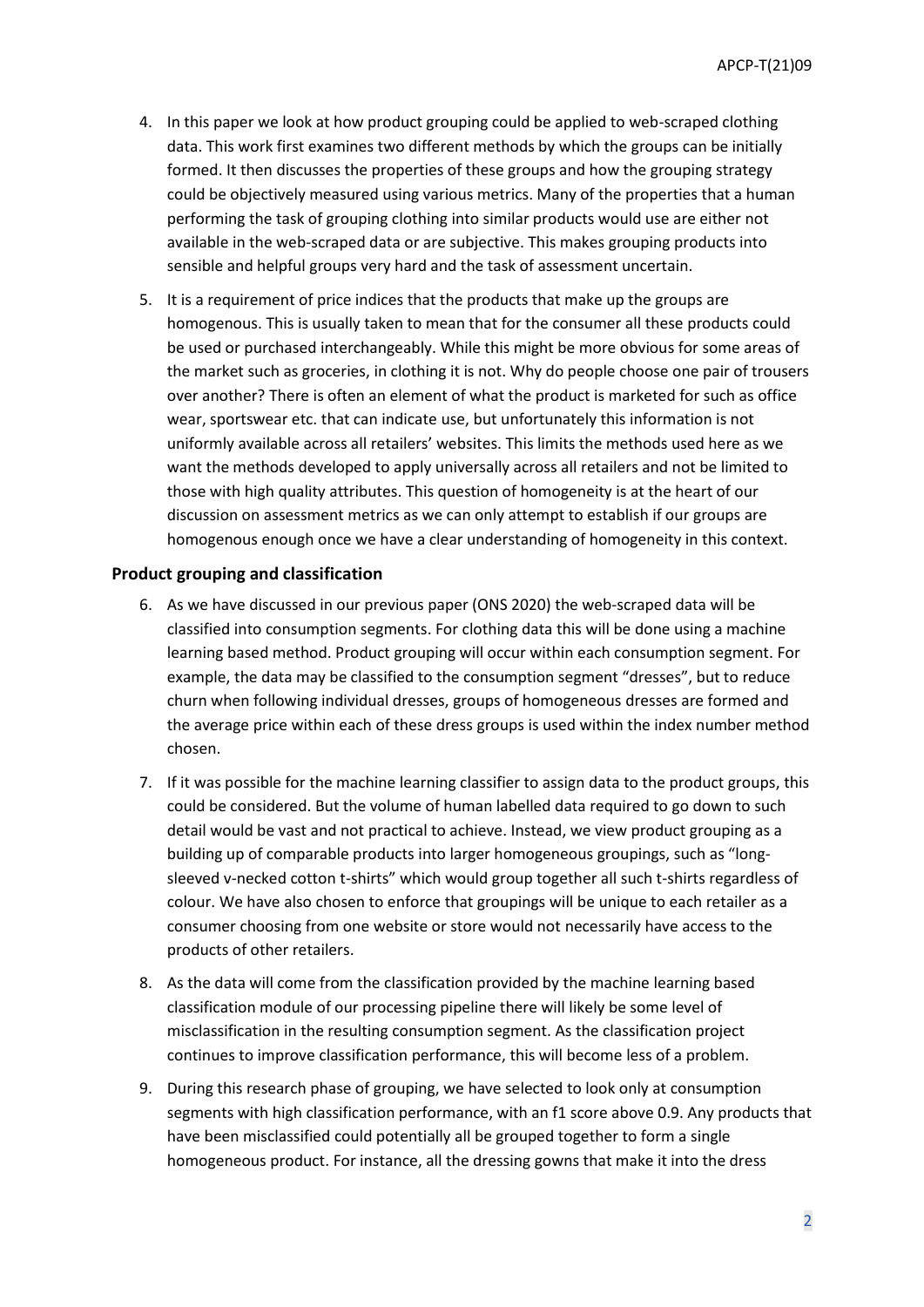sample could form a group of their own. Whether this is the case in our data has not been tested and the impact on the index of this behaviour has not been investigated.

10. The initial focus for this work has been on women's dresses as this has a high level of classification confidence (f1=0.95), is a large category and has products for different use (formal, casual etc.). Further work will look to expand the methods described here to other consumption segments.

#### **Group formation methods**

- 11. We are currently researching two methods of forming groups. One of these is based on whether keywords are present for a range of product attributes (name, brand etc.) and the second is using unsupervised clustering to form groups with minimal human intervention. Both make use of text to form the groups, but the actual method is distinct.
- 12. To date we have not performed a direct comparison of the kind of groups formed by these two methods but will in future work. The attribute-based grouping is more directly controlled and has the potential to produce groups that directly follow the properties we desire as there is significant room for human intervention. While unsupervised clustering requires less human interaction, it has more potential to give unintuitive groupings. We discuss the details of these two methods in this section.

#### **Attribute-based grouping**

13. The attributes provided directly in the web scraped data are not detailed/standardised enough to create product groups. Therefore, this grouping method requires keywords to be generated. These are searched for in various columns containing the attributes of a product. An example of how this grouping would work is shown in Table 1.

| <b>Product Name</b>       | <b>Material</b> | maxi  | <b>Polyester</b> | <b>Cotton</b> | V-neck | Group            |
|---------------------------|-----------------|-------|------------------|---------------|--------|------------------|
| <b>Blue v-neck mini</b>   | Polyester       | False | True             | False         | True   | Polyester v-neck |
| dress                     |                 |       |                  |               |        |                  |
| <b>Floral maxi dress</b>  | 100%            | True  | False            | True          | False  | Maxi cotton      |
|                           | cotton          |       |                  |               |        |                  |
| <b>Green floor length</b> | 95% cotton      | True  | False            | True          | False  | Maxi cotton      |
| maxi dress                | 5% elastic      |       |                  |               |        |                  |

**Table 1: An example of attribute-based grouping**

14. These keywords can be determined in a variety of ways. The first would be to inspect the data and use domain knowledge to generate lists of important keywords for each attribute to group on. This would have the advantage that the keywords would be chosen such that the group properties would be those desired by the humans. For instance, if it was decided that the length of a clothing item was most important the keywords could reflect this. However, this method of identifying keywords is very manual and requires both time and expertise to look through the hundreds of thousands of clothing products that make up each consumption segment and identify the language that the retailers use and which words are most important. This level of manual interaction is impractical given the number of consumption segments being considered for clothing. It will significantly impact the timeliness of the construction of groups when new groupings are required.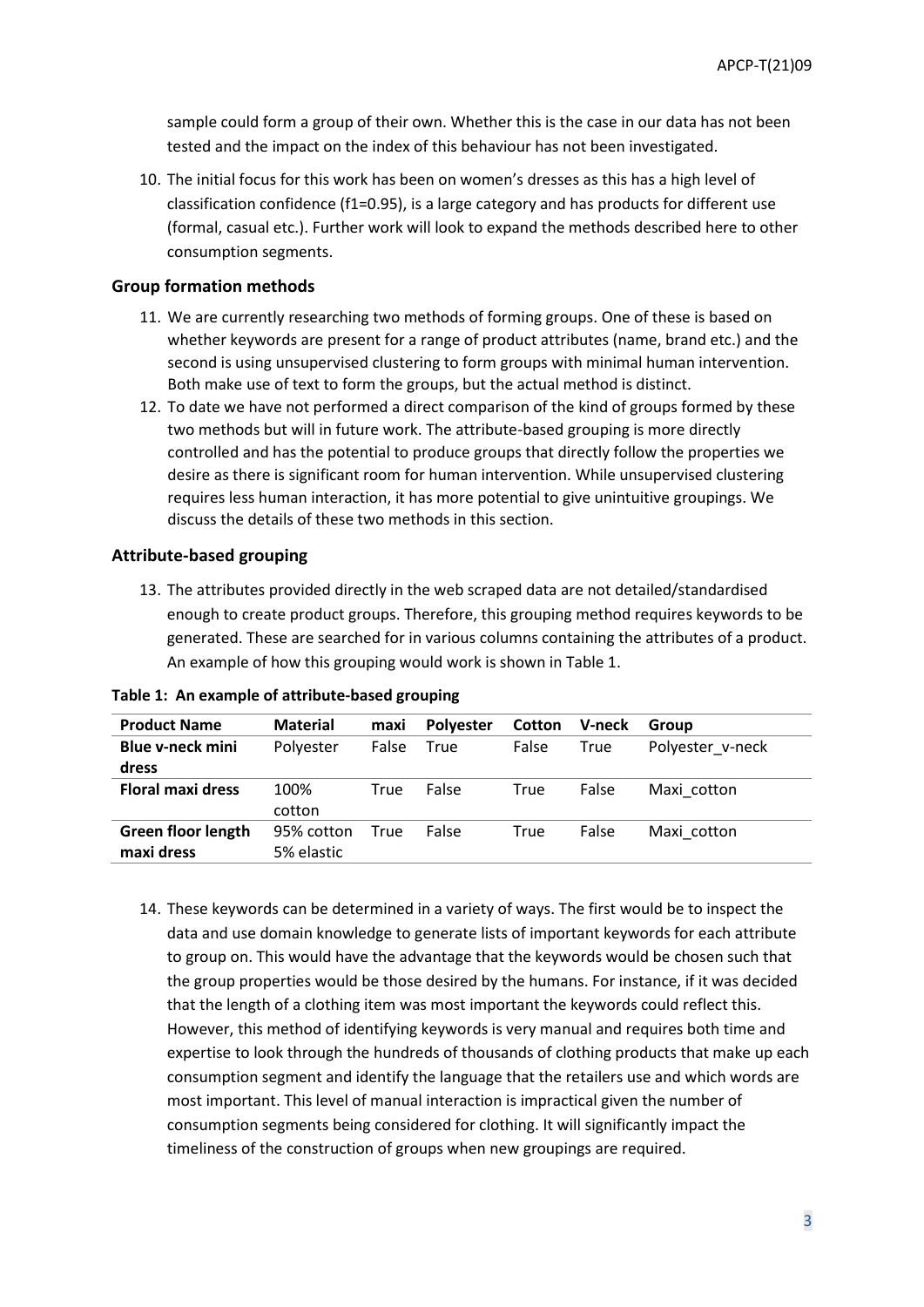- 15. Instead of relying on a completely manual approach we are also developing a method to automatically identify keywords to use in the grouping procedure. To do this, we use a mixture of natural language processing (NLP) techniques to find the words that occur most commonly for each attribute to be considered.
- 16. Before counting the most commonly occurring words we apply some data cleaning to remove punctuation and numbers from the strings. We also join commonly occurring phrases such as "short" and "sleeved" into "shortsleeved". This is applied universally across all columns but in future work we will consider if the numerical values have some valuable information such as in the material column. An attempt is made to standardise the retailer and brand attribute across all data sources removing differences in capital letters and spacing so that they will be grouped together.
- 17. We also remove stopwords from the text. In NLP stopwords are any word that does not provide additional or helpful information. An example of a stopword would be "*the"* or *"and"* as these occur so frequently in language. We also add custom words to the stopword list that we want to remove from consideration when we are counting the most common occurring words. For example, dress and dresses when we are constructing dress keywords; these do not add information as we already know we are dealing with dresses and that these are likely to be very commonly occurring words. This list of stopwords is currently manually checked before use and adapted as necessary. This could prove to be a time-consuming step for expanding this work to many consumption segments.
- 18. We are also investigating if stemming will help standardise the words across products and columns when searching attributes. Stemming reduces a word to its root. For instance, if sleeves and sleeved are stemmed they both reduce to sleev and so would be counted as the same word. This works for some products but may not be universally applicable, for instance shorts (the clothing item) would stem to short but is not the same short as in the length of a product. How much of an issue this will be is still to be investigated as we are forming groups on top of classification and so in theory the shorts and short sleeved items will have already been separated.
- 19. The number of commonly occurring words to be chosen for each attribute column varies. For some columns, such as the retailer, where there are not many unique values the most common words might be all available words. But for columns such as product description where there are many unique words, we must choose the number of words and this can have a significant impact on the groups created. With many words included we get a lot of small groups and taking only a few of the most common words results in larger groups. There is a trade-off here of the homogeneity of a group and the persistence of that group over time. Further work is needed to find the ultimate number of keywords to include for each column and this could vary between consumption segments. Complex items such as dresses may require more groups, and so words, than simpler items such as jeans.
- 20. Once the keywords have been identified the columns are searched for these words and their presence identified as in Table 1 above. When the final groups are identified we concatenate the keywords found in that row into a group identifier. The keywords are sorted into alphabetical order before concatenation so that 'green\_blue\_red' and another 'blue green red' would still be classed as the same group.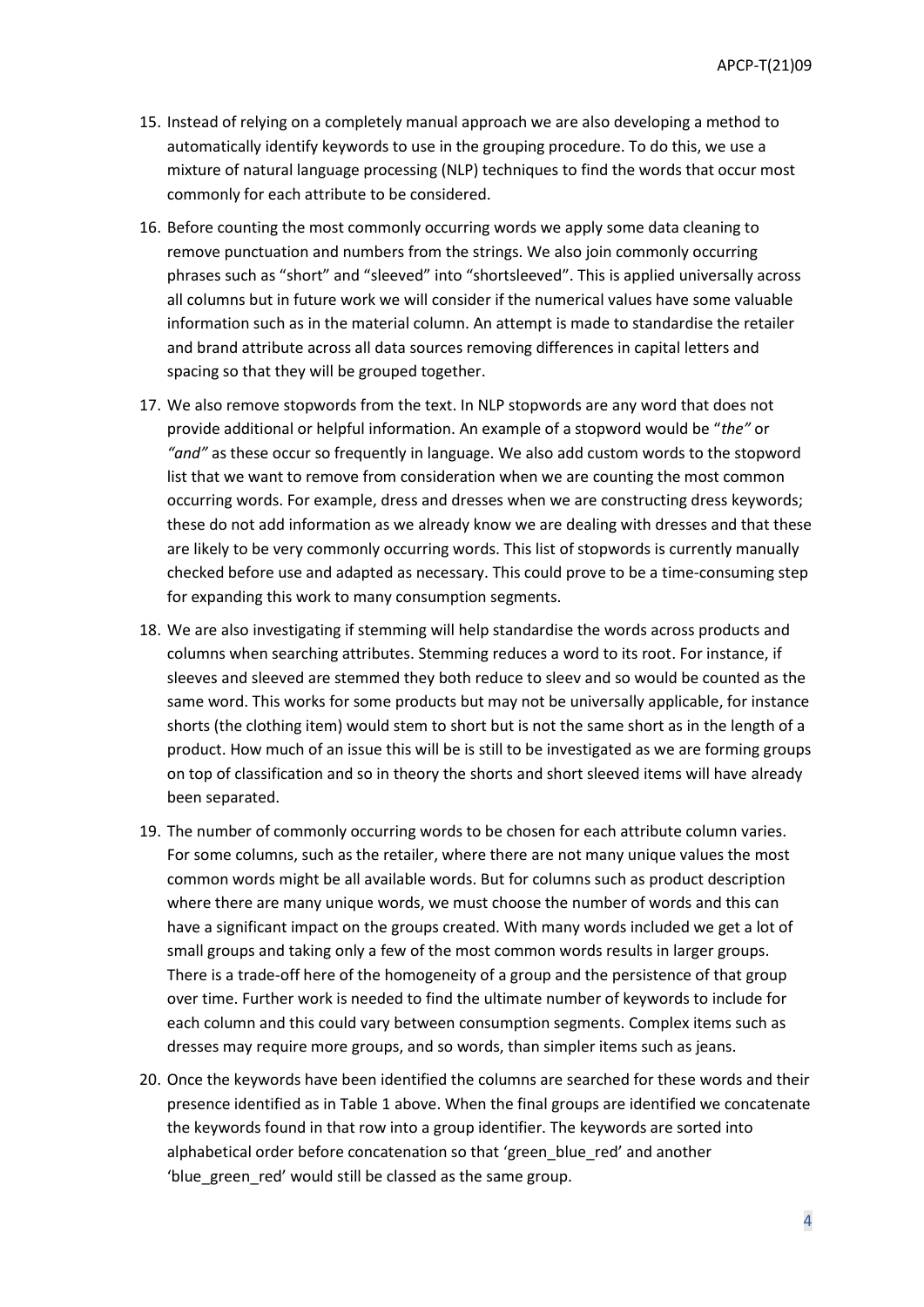21. Once groupings have been set up, we use the MARS (Match adjusted R squared) scoring method to measure the difference between different groupings in both the price homogeneity and the continuity of groups over time (Chessa, A. 2019). See section on group properties below for further discussion of assessment metrics. This work is at an early stage and we do not have firm results, but we are forming groups with similar scores between the human manufactured list and the automated keywords. This is encouraging but more work is needed to further refine the method and look to create an optimization procedure to further automate the finding of the keywords. This optimization procedure will use an iterative process and a metric to find the keyword combination that optimizes the metric. We have not yet explored different optimization methods and so do not have a preferred method.

### **Unsupervised clustering**

- 22. An alternative way to form clusters into groups is to use unsupervised clustering. This method looks to find structure in the data and form it into groups. As we do not have a fixed criteria or classification structure for the groups the problem is more suited to an unsupervised approach. Although we do not have a fixed classification, we do need the groups to have specific properties related to product homogeneity. So, we need to bear in mind that the structure the algorithm finds may not always suit the problem we have of grouping similar products together. We must assess how well the formed clusters work for our use case.
- 23. Some of our earlier work looked at automated grouping using clustering through the CLIP method (ONS 2016, ONS 2017). The work here deviates from the method of the CLIP although there are some similarities. The differences between the CLIP and this work will be discussed at the end of this section.
- 24. There are many different unsupervised clustering algorithms each with different properties and suited to different data and problems. As we are not restricting the number of groups we are forming, we rule out any cluster formation methods, such as k means, that need this knowledge a priori. We also rule out density-based methods, such as DBSCAN and OPTICS<sup>1</sup>, as these do not assign every point to a cluster. Points in regions of extremely low density will all go into a single unclustered group which is not the behaviour we want for clustering products.
- 25. We have focused our work here on hierarchical clustering as all the data are assigned to a cluster (even if that cluster only has 1 member) and can be calculated in a reasonable compute time. In work to date we have made use of the SciPy ward linkage algorithm and Euclidean distances to form the clusters (Pauli Virtanen, et. al. 2020, Ward 1963). This method works from the bottom up joining together similar products into larger and larger groupings until all points are in a single cluster.
- 26. An example of the hierarchical structure is given in Figure 1. The clusters can then be taken at any of the given levels of the tree. In the example given if we cut the clusters at the lowest level, we get very homogenous clusters, akin to taking lots of keywords in the attribute

 $1$  Density-based methods are being considered for outlier detection precisely because they do not group all data into clusters, see APCP-T presentation on outlier detection for more details.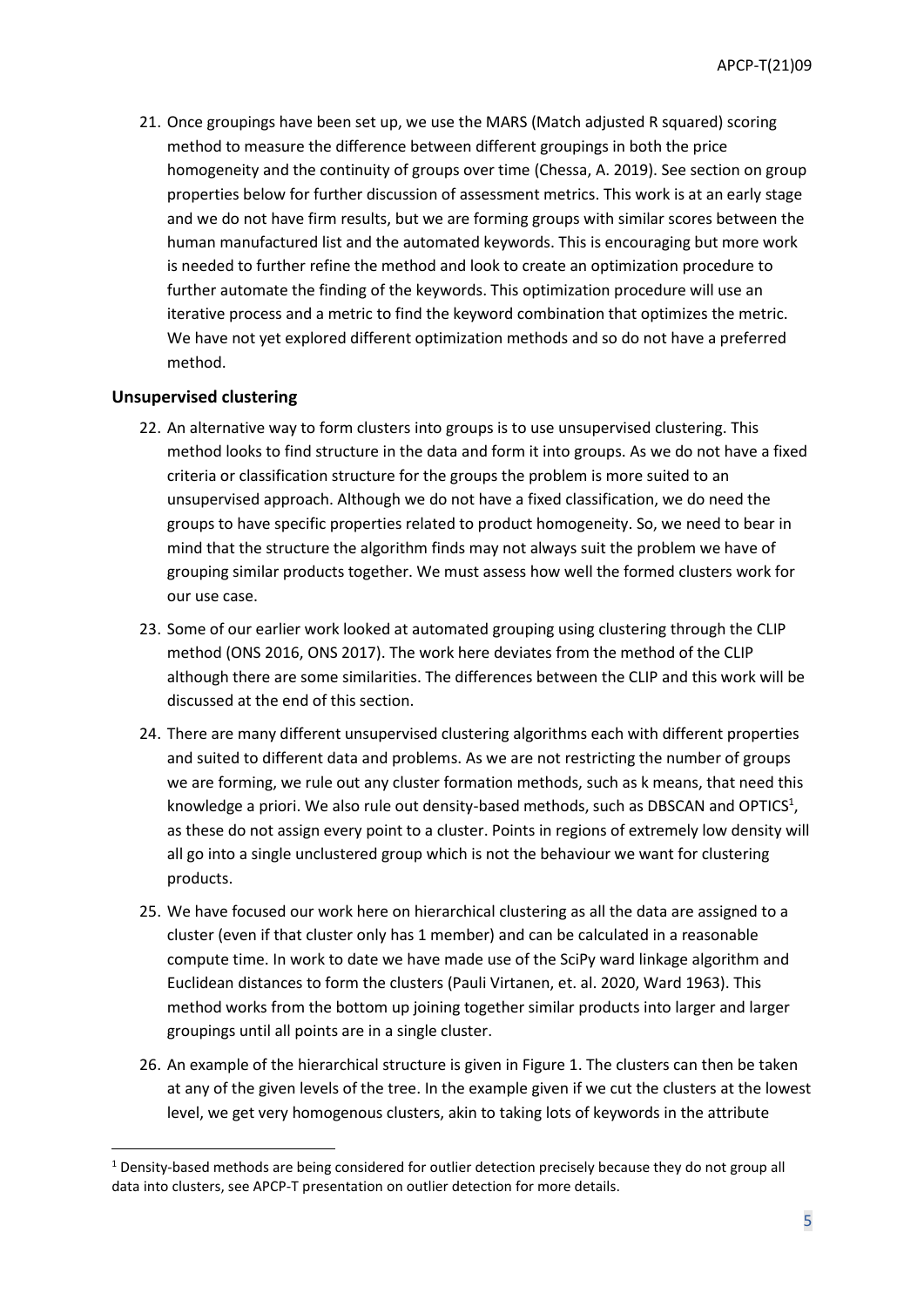method. Whereas if we cut high, we get a very broad cluster and so loose the homogeneity. The level at which to take the cut is a parameter that needs to be chosen.





- 27. Using this form of clustering has a drawback that it is not easy to combine categorical and numeric datatypes. For this reason, our work to date has only used words converted to numerical vectors and not any of the extra categorical information that was used in the attribute-based approach. This is a significant omission currently for the clustering work and future work will look at methods to combine data types. This could be achieved using a different distance metric such as Gower distance (Gower 1971) which is able to combine both data types. However, it is significantly slower to compute than numerical data alone. We will also investigate if any other ways to combine numerical and categorical data exist.
- 28. Once clusters have been formed, we then need a method to assign new products to one of the clusters or decide it belongs to none and must be considered a new cluster. To do this we calculate the centroids of each cluster and then assign new products to clusters based on how close they are to the nearest centroid, see Figure 2 below where each coloured group is a cluster, and the black dots are the approximate centroids. Currently the products are assigned to a new cluster if it is closer than average intra-centroid distance. Products further than this away will be either dropped or added as new clusters, which option to take has not been investigated to date. The choice of the average intra-centroid distance is currently arbitrary, and it will be necessary to investigate the effect of tuning this parameter on the clusters produced.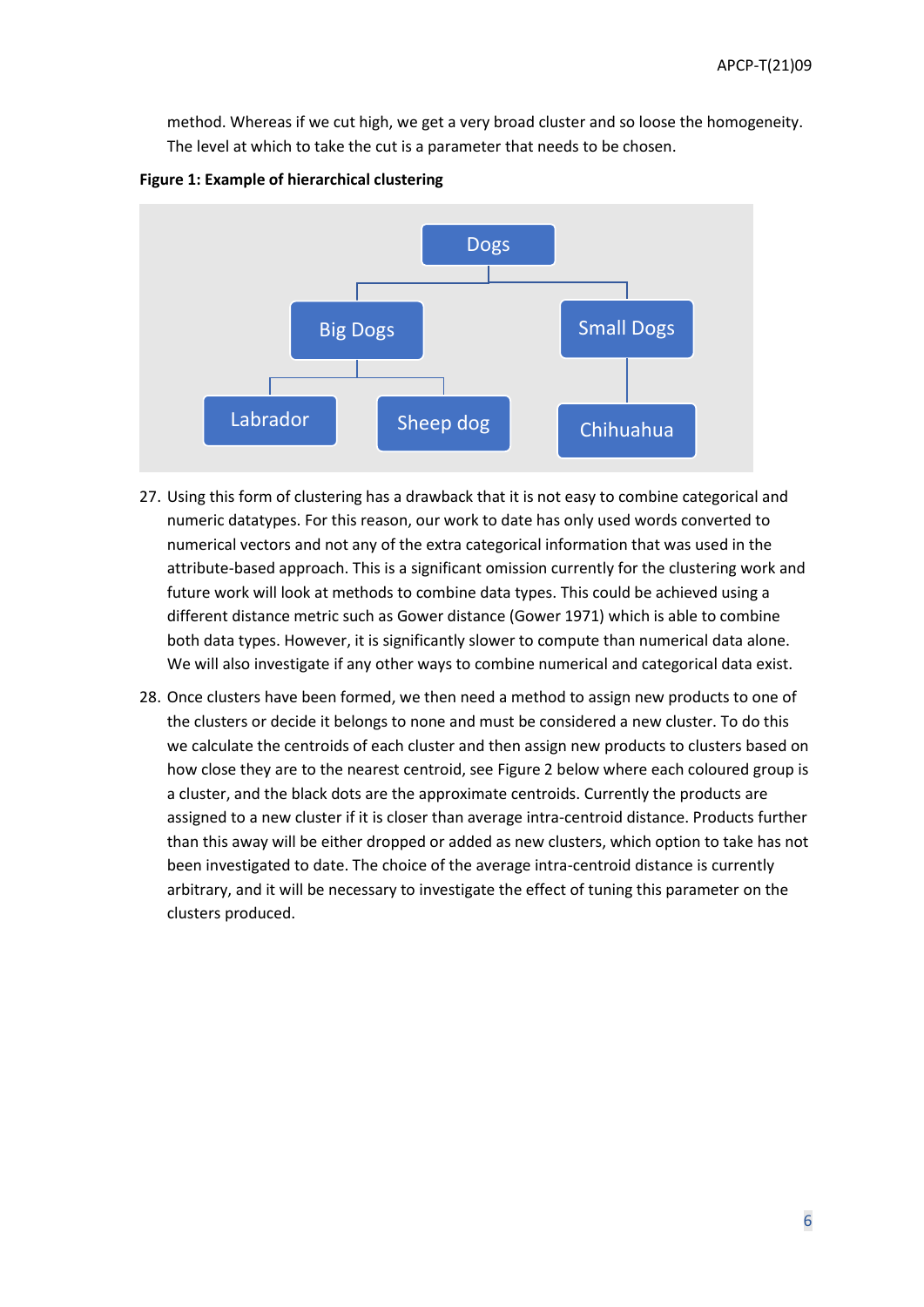

**Figure 2: Example of 5 coloured clusters and associated centroids (in black)**

- 29. After new products have been added to clusters, we can either leave the centroids the same as that calculated with the original cluster members or we can update it taking account of any new members. Both approaches have their merits and their detractions and the effect of doing either will be investigated in future work.
- 30. As with attribute-base grouping there are parameters that control how the groups are formed such as the threshold for which level to take the hierarchical clusters at and the distance from a centroid to assign products to existing clusters. Optimization algorithms using a metric, like MARS, can help in setting these parameters as discussed for attributebased grouping.
- 31. It will also be important to manually inspect the groups produced in clustering as these are more likely to not represent the properties that we want, such as all the cotton maxi dresses in a group, than with the attribute grouping. This is due to the algorithm finding unexpected clusters in the data that are valid but do not fit with the properties we would expect the groups to possess. For instance, all the red dresses could be grouped together, this would result in a perfectly valid group of red dresses but within that you may well have long, short, formal, and casual dresses. This is not desired for the price index due to the heterogeneity of the product group and so this grouping, while valid, is not correct. Therefore, some level of manual checking would be needed. The amount of such checking will depend on whether we can develop a metric to measure homogeneity and how far we can rely on it.
- 32. As previously mentioned, our earlier work on product grouping used the CLIP method. This method also made use of unsupervised clustering followed by assigning clusters to groups. As the datasets have grown the clustering method used in the CLIP, mean-shift, has been found to be slow to compute and so we have adopted the hierarchical clustering approach. We would like in future work to do a rigorous assessment of the difference of the groups using both mean-shift and hierarchical clustering.
- 33. The most notable deviation of this work from the earlier CLIP is in how new products are assigned to groups. The CLIP did this using a decision tree to predict the group that a product should belong to. Decision trees are a method of supervised machine learning that uses features to predict a quantity. They have the disadvantage that they very easily overfit to the training data and so may generalise very poorly to new data that may have new and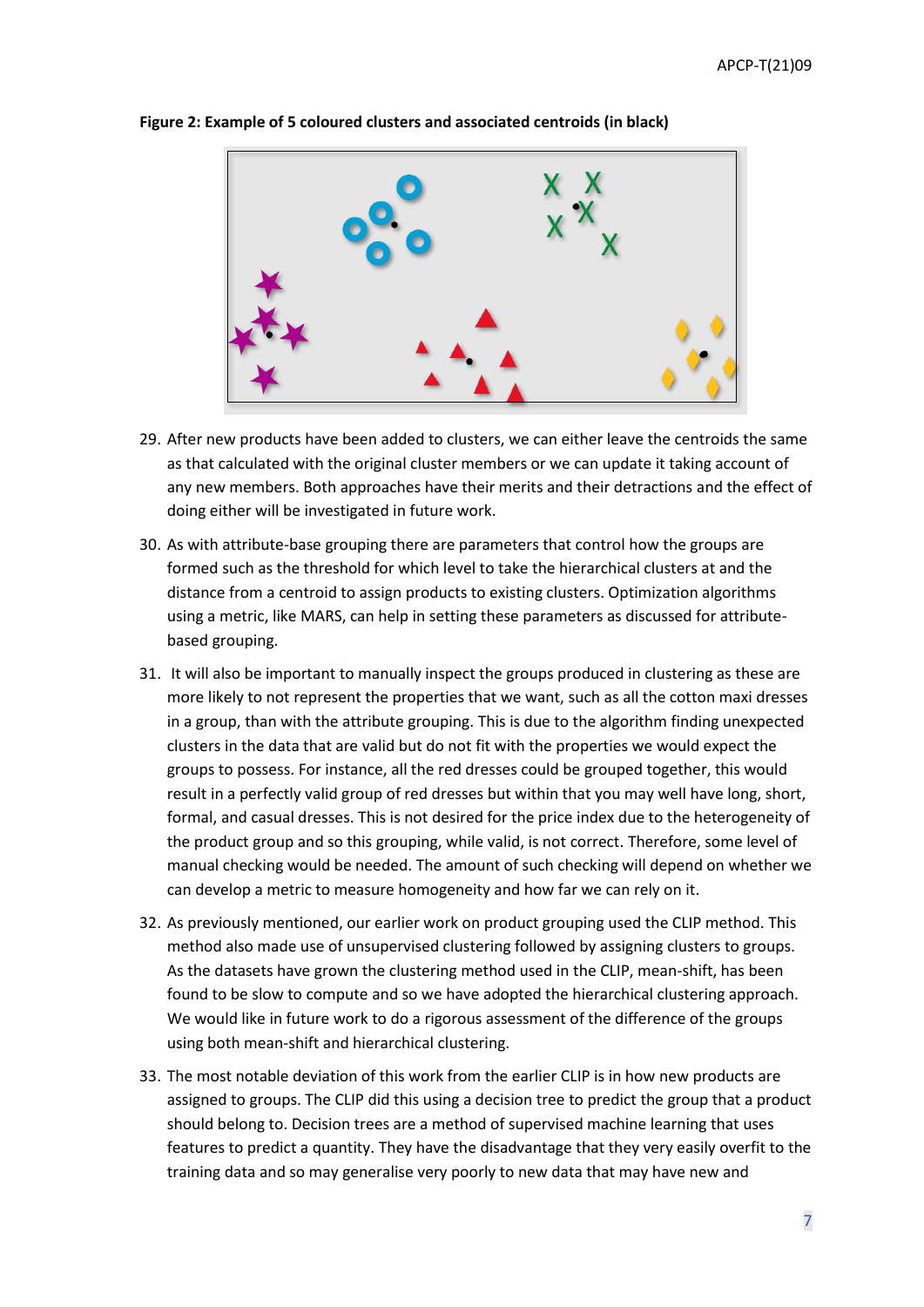different features. The training of the decision tree would introduce many extra parameters to tune and manually check when constructing it. For these reasons we have chosen to switch to the centroid based approach that we have presented here.

#### **Group properties**

34. Once we have formed groups, we will need to assess their properties such as whether they are sufficiently homogeneous and whether they persist over time (effectively reducing churn). These group properties are not always easy to define and objectively measure. In the next sections we will first discuss the properties that we currently measure in the groups we form and some of the limitations of these measures. We will then pose some new questions and suggestions of other ways to measure group properties. These are untested and further research will be required to determine which best fits the needs of this project.

#### **Properties currently measured**

- 35. To date the work to assess the quality of the groups has focused on looking at simple group properties such as group sizes, maximum and minimum size, price variance in groups and whether groups persist overtime.
- 36. The size and range of sizes of groups give us some immediate indication as to whether the grouping has produced useful groups. We find quite often that most groups have a similar size but in both the clustering and attribute-based approach we find that a small number of groups contain very large numbers of products. These very large groups usually occur when there is either little or no information about products in the group. This is often because the information is not available in the data. But we also find situations where the same product description has been scraped for many items in the dataset. For example, a description like "everyday skater dresses and party-ready bodycon styles" will cover a very wide range of products and can result in large groups. These very large groups of over 100 products are likely not to be sufficiently homogenous for our use case.
- 37. We have, in the main, adopted the MARS metric developed at CBS as a metric of group quality (Chessa, A. 2019). This metric is made up of two halves that balance each other. One half is the homogeneity score (R) which is the proportion of explained variance in group prices compared to the total variance of product prices. The other half is the product continuity  $(\mu)$ , whether a product is present in both a base period and the current month under consideration. The two halves the then multiplied together to give:

$$
M_t^K = R_t^K \mu_t^K,
$$

where K is a given grouping of the data in month t. These two properties are opposites as higher homogeneity within a group will typically lead to lower continuity. A balance between the properties is therefore required. In the original formalisation of MARS, the products are weighted by expenditure weights. However, as we have been working with web-scraped data we do not have expenditure weighting information and instead have treated all products to be equally weighted. If in future a suitable expenditure proxy is identified (as discussed in panel paper Approximating Sales Quantities for Web Scraped UK Grocery Data) we could use these in our metric.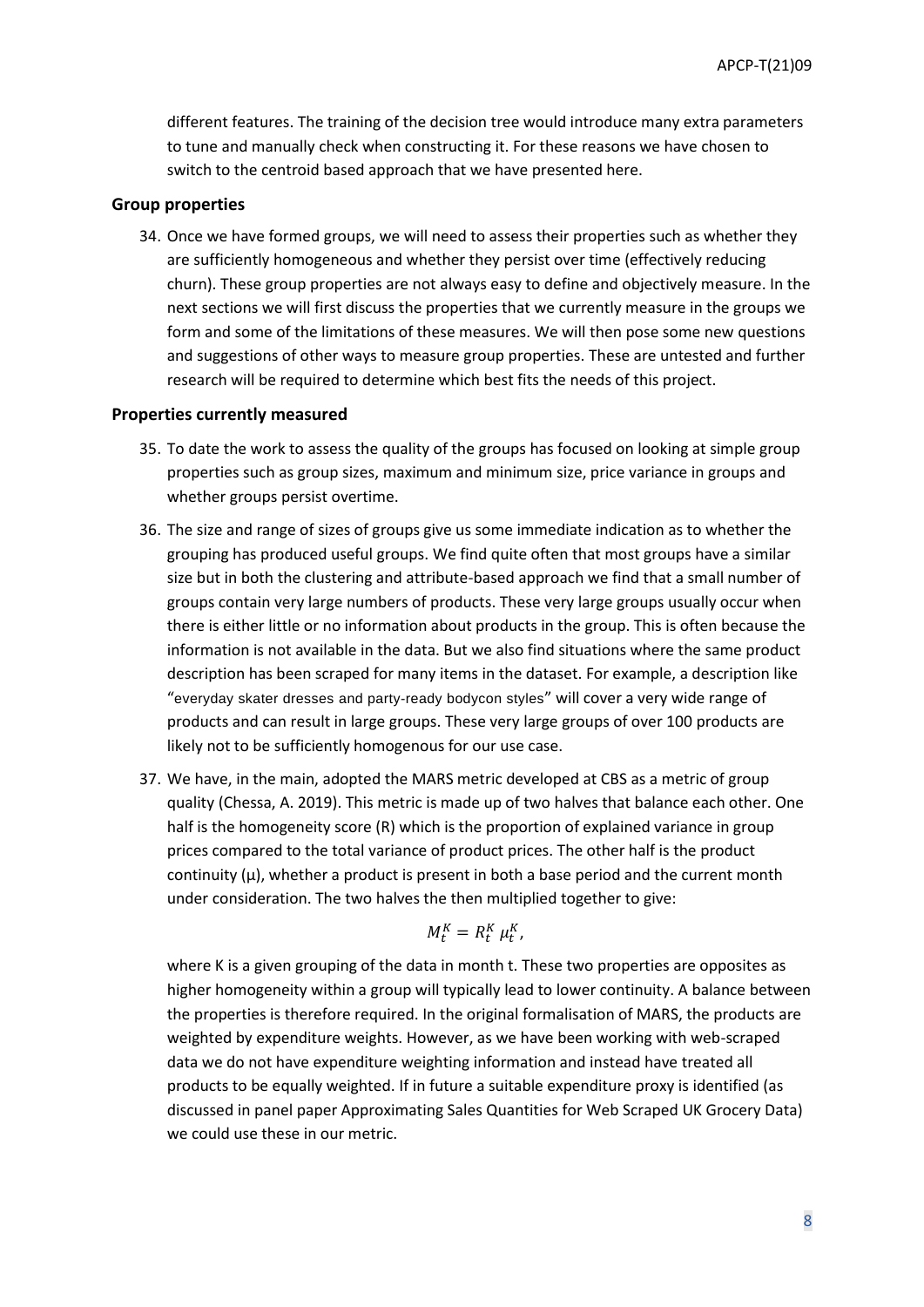- 38. The product continuity half of the MARS measure relates directly to product churn, which we are seeking to decrease with the grouping of products. How to determine the base period with which to do the comparison is complex and there are pros and cons to different selection choices. One choice would be to choose only one month, such as January, to compare all subsequent months to. This however locks the comparison to the type of products that are present in January only. Whereas some seasonal products could be valid group members but not seen in January.
- 39. If we instead expand the base period to cover groups present in a full previous year of data we would hope to remove or reduce the effect of seasonality, summer shorts would be expected to be present every summer. However, that group, which is present in the base period, may not be in the data for large portions of the year. In this sense the churn due to seasonality would persist and would not be captured in the continuity score. This is because the score looks at if a group in the current month is present in base and not if a base month group is still present in the current month.
- 40. The question of if we wish to eliminate this element of seasonal churn is not settled. These seasonal groups would come and go but could be considered the same group as the base period just not present all year. We also suspect that this problem of seasonal group persistence in web-scraped data maybe reduced due to websites tending to still show summer products in winter and vice versa. However, we have not tested this theory and are currently working on plotting a full churn history for both attribute and clustering groups. This does lead naturally to the question of whether consumers are purchasing such out of season products and this issue with groups disappearing for long periods may be more present in scanner data where only sold products are reflected.
- 41. Another element of seasonality is the impact of sale price on the R squared homogeneity score. If price is being used as an indicator of quality, we propose that we will want to use the non-sale price as this is the normal price in the market. However, when end of season sales occur, the sale price might represent the change from one type of product to another, and this could represent a change in quality. We intend to use the non-sale price, where available, in assessing the group homogeneity but will look at what effect using the sale price has on R squared scores.

### **Measuring non numerical group properties**

- 42. The MARS metric focuses on the price of items as the measure of homogeneity, but this is not the only, or perhaps not the most important element, of product homogeneity. There are many other aspects of a product that could be considered, such as the material, brand, shape and target use of the product. These are much harder to measure as they are not easily numerically quantified (which many metrics require) and can be very subjective.
- 43. We are at the start of exploring other measures for homogeneity and present here some ideas which are not yet tested and would require further development and testing before use. How they could and should be aggregated across different groups and features to give a single metric has not yet been considered.
- 44. One way that we could consider assessing the groups would be to construct a similarity matrix as we have done in the clustering and use some standard clustering assessment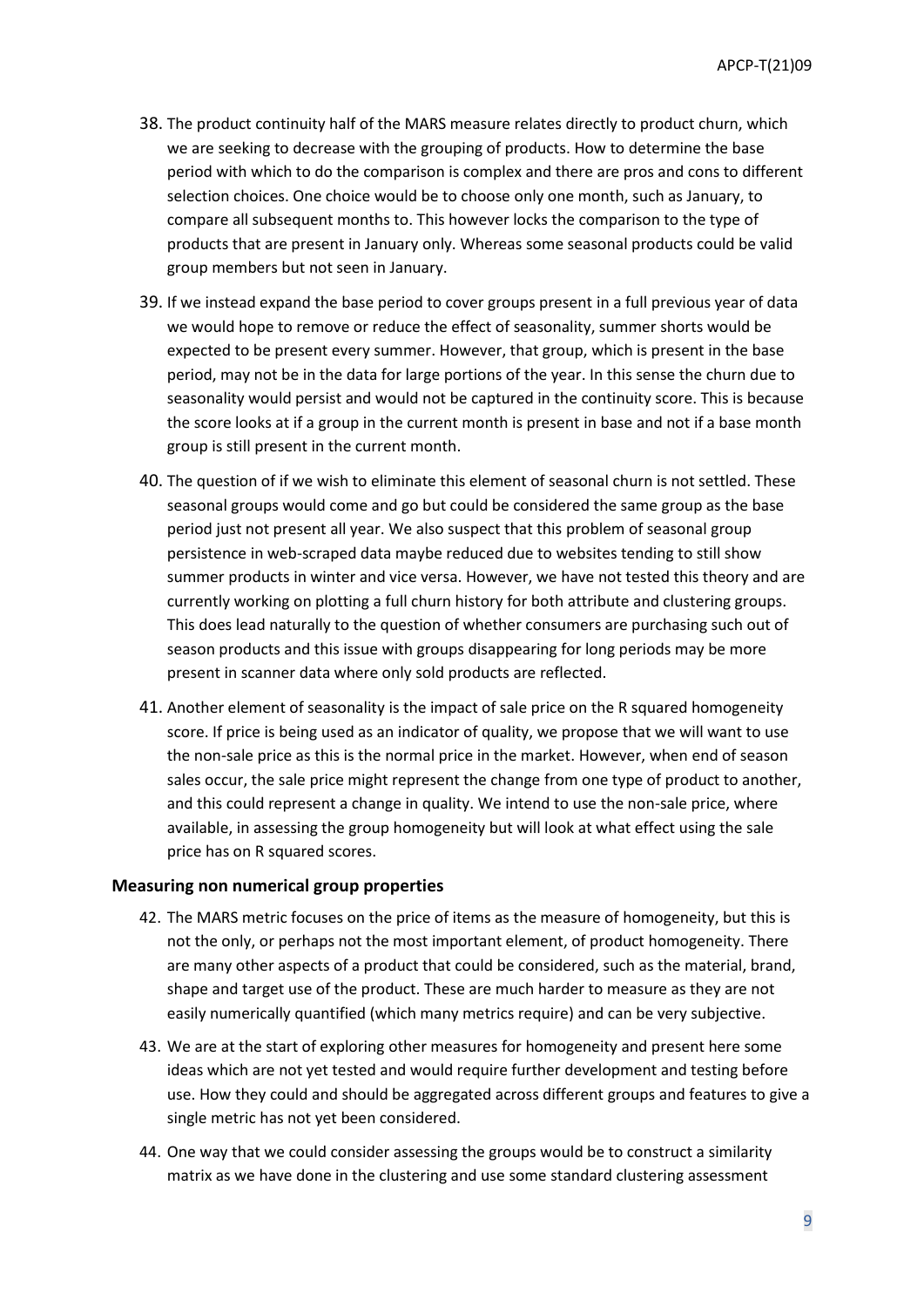metric coefficients or indices either singularly or in conjunction. Constructing the similarity matrix is not a simple task and there are several ways to be considered. Currently we are looking at:

- a. Using each feature of interest in turn. We can construct numerical vectorisations of the text in each column and obtain a metric for each feature. This would be simple for creation of the vectors but would treat each feature as an independent indicator of homogeneity which may not be the case in reality.
- b. Construct a metric using several columns and features into a single similarity matrix. This would potentially be possible using the Gower distance (Gower 1971), or other similar distance metric, to combine categorical and numerical (vectorised) columns. However, we would need to do feature engineering to obtain categorical columns. One example of a feature we might create is the main material of a product. This could be a categorical variable but is not currently present exclusively in the data. Producing such features maybe something that we wish to do for the group formation methods anyway. Once the Gower distance matrix has been constructed it can be used to calculate standard clustering metrics.
- 45. Although we have stated that there are standard clustering metrics available in python packages such as scikit-learn (Pedregosa, 2011) we have not discussed some of the limitations. In general, these metrics assume some form of spherical symmetry and welldefined group boundaries in the feature space in which they are being considered. These assumptions may not hold for groups formed with either construction method. Even with this drawback we think these methods have potential as we do not feel price alone is sufficient for assessing the clusters. The three metrics under consideration are the Silhouette Coefficient (Rousseeuw 1987), Clainski-Harabasz Index (Calinski & Harabasz 1974), and Davies-Bouldin Index (Davies & Bouldin 1979), these are presented in more detail in Annex A.
- 46. We are also considering a simple counting of the feature entries that are the same compared to the total number of group members. An example of how such a system could work is given in table 2 for colour, note that this example is illustrative and not representative of the types of groups that we might expect.

| Group 1          | Group 2 | Group 3      |
|------------------|---------|--------------|
| Green            | Red     | <b>Black</b> |
| Blue             | Red     | <b>Brown</b> |
| Green            | Red     | Grev         |
| Green            | Red     | <b>Black</b> |
| $\overline{3/4}$ | 4/4     | 2/4          |

#### **Table 2: Illustrative example of categorical groups feature values**

47. We can then sum the fractions of similarity for each group and divide by the number we would expect if all groups only had members that were the same. In this example we would get 2.25/3= 0.75. The higher the value the more similar the categorical value are. As with the other metrics we still need to consider how this metric could be combined with others to give one score that could be optimized.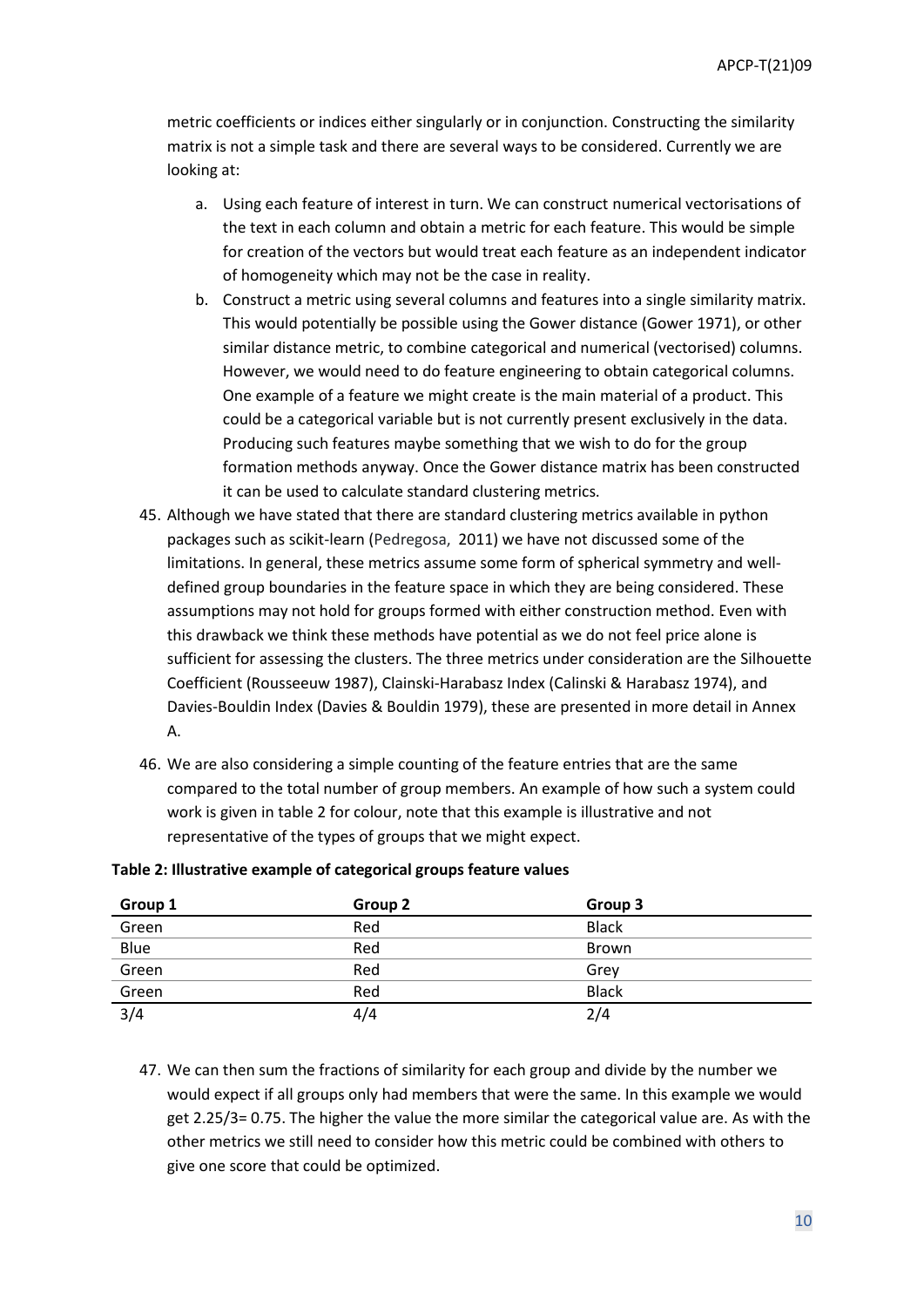48. While all these metrics could help with automatically measuring homogeneity, they will all have pros and cons. We need to do further research in how they behave with our webscraped data. We will also need to manually review the groups to see if those groupings that the metrics find to be homogenous are also considered so by human judgment.

### **Conclusions and next steps**

- 49. In this work we have developed two methodologies for forming products into homogeneous groups. These methods tackle the problem very differently one using keywords and the other using unsupervised clustering. There are pros and cons associated with each in terms of the manual intervention, control over what is grouped and the scalability to large data. This last point we have not yet explored or discussed here.
- 50. Forming the groups is only half of the challenge, we also require that they have the properties needed for the formation of price indices. These properties are not easy to define objectively and the concept of "homogenous of use" may depend on who is asked the question.
- 51. The numerical concept of price homogeneity can be measured relatively easily for a given grouping of products using the MARS formalism. However other aspects of homogeneity are not so easily captured into an indication of group quality. We have proposed some, yet untested, ways to tackle assessing other aspects of group quality as well as ways to weight these metrics together. All of these will require some human oversight to see if clusters that the metrics indicate are homogenous are intuitive to humans.
- 52. There are still some key questions that are unresolved and will impact the future direction of the work. First and most important of these is around what aspects of homogeneity are most important in the context of price indices. Do the more intangible attributes hold more importance for the groups? This will feed into the development of alternative metrics for assessing groupings. The second is around how the concept of seasonality interacts with the groups and product churn and the sale price. The last major question is whether it is possible to produce metrics that can measure non-price aspects of homogeneity and so automate the grouping process to a degree.
- 53. The next steps proposed for this work are as follows:
	- a. Further investigation of the alternative metrics of group assessment to work in tandem with human assessment. The level of human review required will need to be considered as this could be a time-consuming occupation.
	- b. Make use of optimization techniques such as hill climbing to use metrics to optimize the grouping performance.
	- c. We have yet to fully assess how much churn has been reduced by these groups and, as this is the problem that grouping is trying to solve, we need to fully examine this. This will allow us to explore the elements of churn that we can address with grouping.
	- d. As the groupings will significantly affect the resulting price index this must be examined. What is the impact of different grouping strategies, reference periods and introduction of new groups through the year? This will form a large part of future work.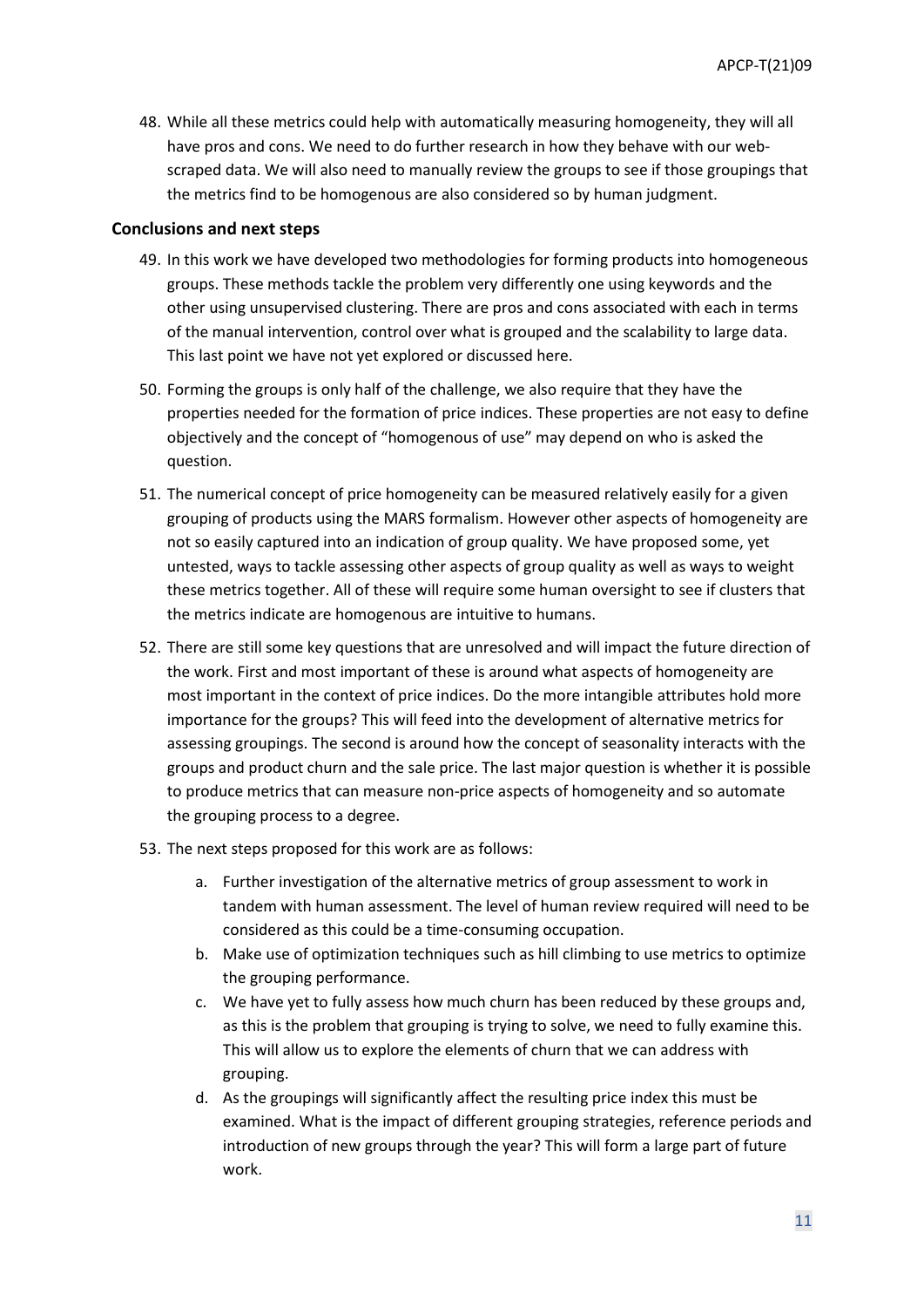**Hazel Martindale and Matt Eddolls Methodology Division and Prices Division, ONS April 2021**

# **List of Annexes**

| Annex A | Clustering evaluation metrics |  |  |
|---------|-------------------------------|--|--|
| Annex B | References                    |  |  |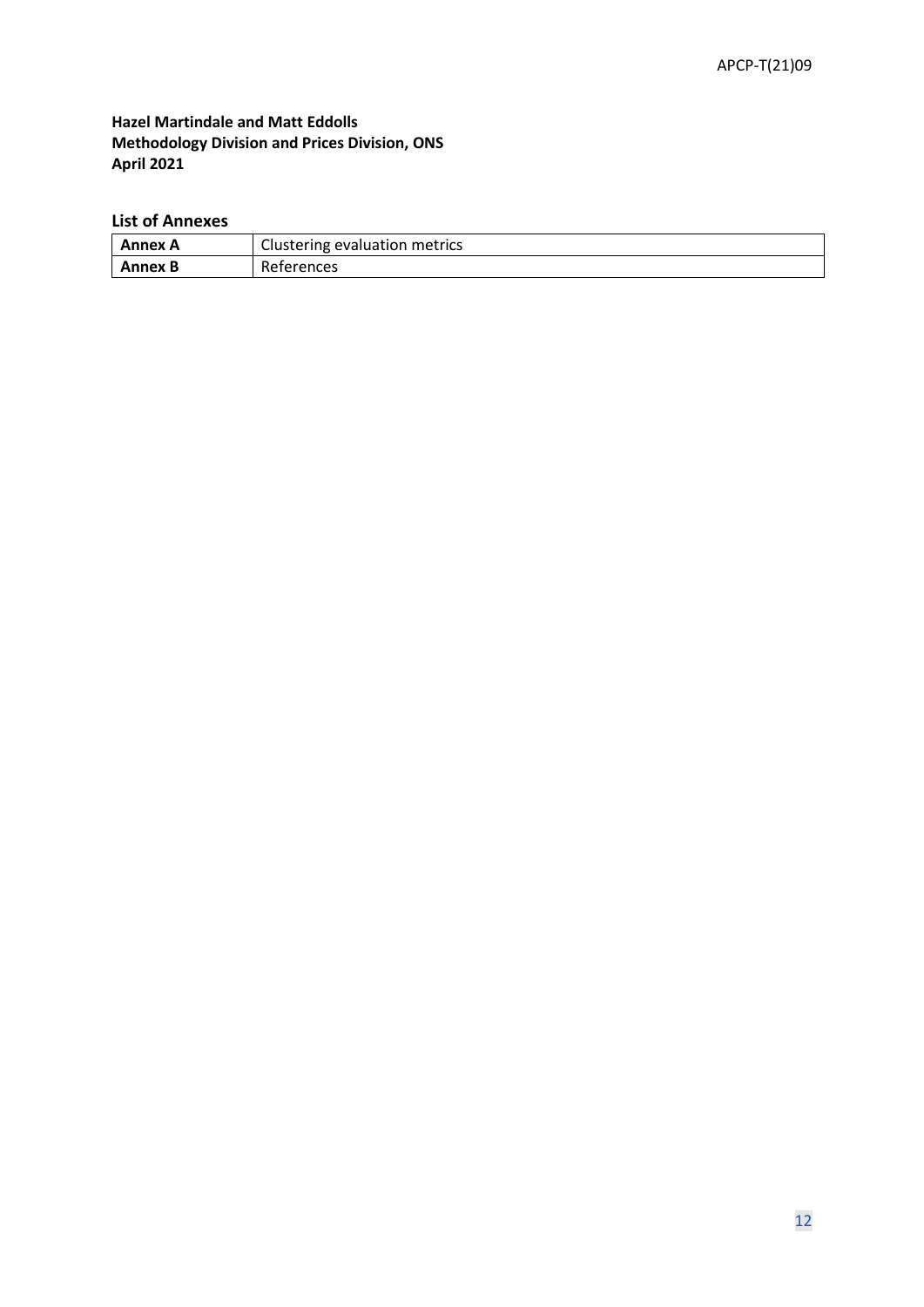#### **Annex A – Clustering evaluation metrics**

1. There are three clustering evaluation metrics that we are considering in this work as part of developing a measure of group homogeneity based on product attributes. The first of these is the Silhouette coefficient (Rousseeuw 1987). This measure looks at how similar any individual member of a cluster is to the whole cluster compared with other clusters. This is done using distance measures in whatever feature space the clustering has been performed. The inter-cluster distance is the mean distance of a point to all other points in the cluster and the intra-cluster distance is the mean distance between the point with all members of the next nearest cluster. The silhouette value for an individual point is given by:

$$
s(i) = \frac{b(i) - a(i)}{\max(a(i), b(i))}
$$

- where  $a(i)$  is the inter-cluster distance for point *i* and  $b(i)$  is the intra-cluster. The silhouette coefficient for the total samples to be clustered is the mean  $s(i)$  value for all samples. The silhouette coefficient is bounded to lie between -1 and 1 with a higher the value the more dense and well separated the clusters are. Values around 0 show the clusters are overlapping. This metric is time consuming to compute in large datasets as the ratio must be calculated for every point.
- 2. The second measure we consider is the Calinski-Harabasz index or variance ratio criterion (Calinski & Harabasz 1974). This measure is the ratio of the intra-cluster dispersion and the inter-cluster dispersion. Here dispersion is defined as the sum of distances squared.

$$
CH = \frac{tr(B_k)}{tr(W_k)} \times \frac{n_e - k}{k - 1},
$$

- where  $tr(B_k)$  is the between group dispersion and  $tr(W_k)$  is within cluster dispersion,  $n_e$  the size of the data and k the number of clusters. The higher the value of this metric the better separated and more dese are the clusters. This metric is fast to compute.
- 3. The final metric under consideration is the Davies-Bouldin Index (Davies & Bouldin 1979). This measures the ratio between the clusters scatter and the clusters separation. The cluster scatter is measured as the average distance between each point in a cluster and its centroid and the separation is the distance between cluster centroids. This is defined for cluster pair  $i$ and j is given as:

$$
R_{ij} = \frac{s_i + s_j}{d_{ij}},
$$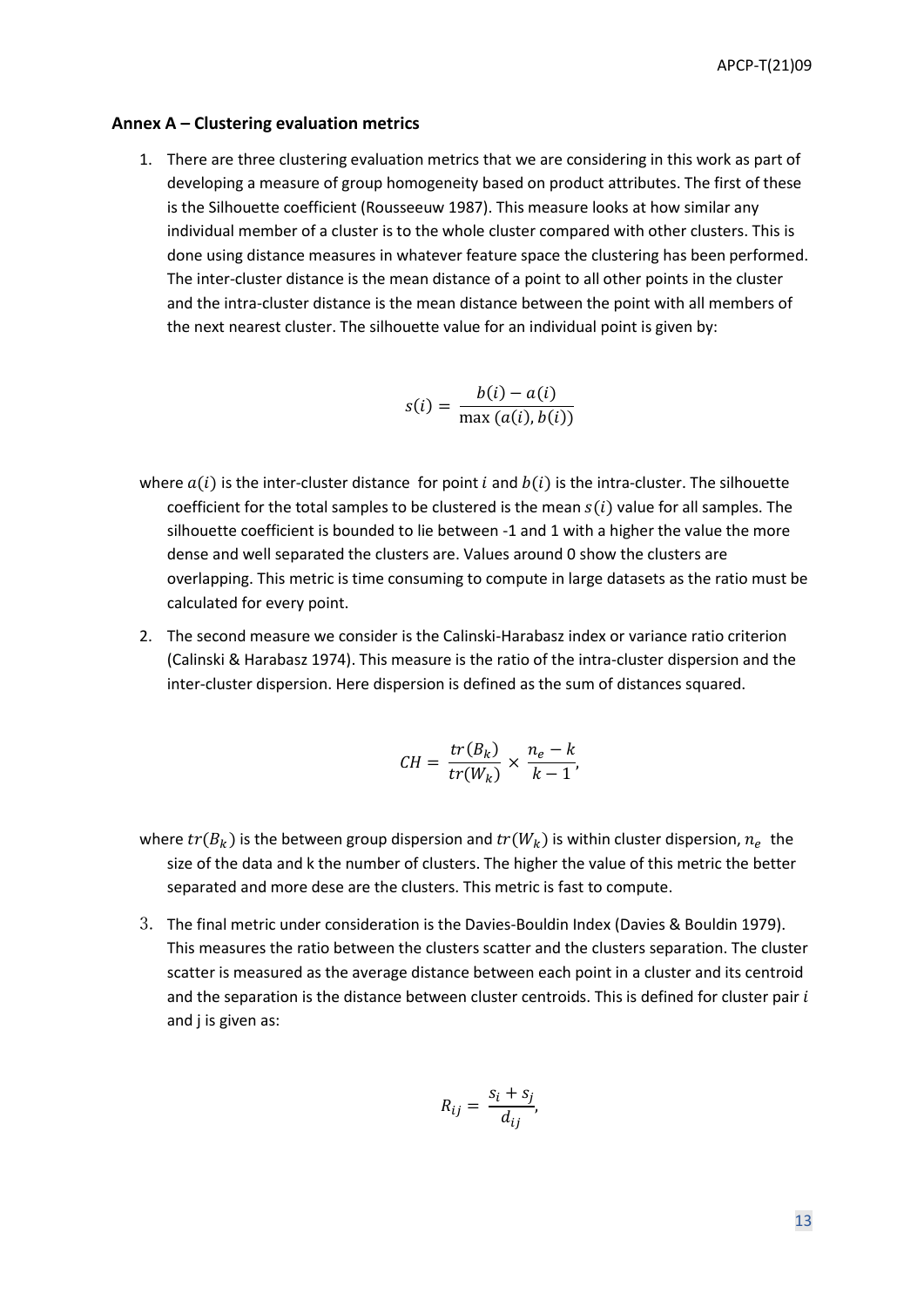where  $s_i$  is the scatter of cluster i,  $s_j$  the scatter of cluster j and  $d_{ij}$  is the distance between the two cluster centroids. The final total metric is then given by:

$$
DB = \frac{1}{k}\sum_{i=1}^k \max_{i \neq j} R_{ij}
$$

where k is the number of clusters. This index is opposite to the others as values closer to 0 show a better partitioning of the data. This metric is simpler to compute than the silhouette metric but still complex.

4. All these metrics measure different aspects of cluster properties and may play a different role when assessing clusters or groups for homogeneity. Which is best suited for our use case is not clear from the metric properties alone.